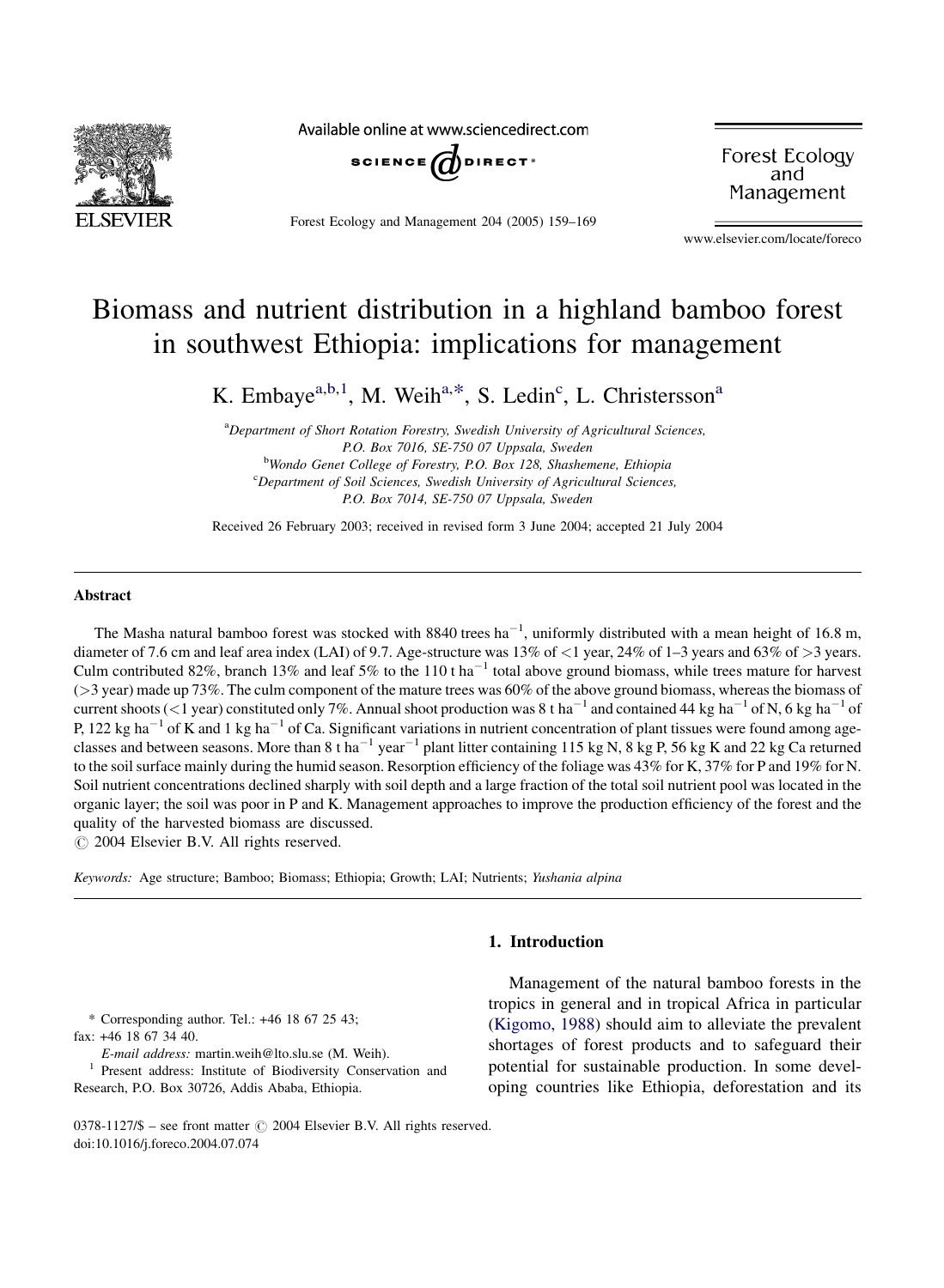consequences have severely constrained socio-economic growth and development [\(Embaye, 2000\)](#page-9-0). Proper use of forests for economic growth is a viable option in developing countries for conservation of forests—the ''use it or lose it'' principle [\(Seydack,](#page-9-0) [2000](#page-9-0)). Management must promote optimal production without substantially impairing the potential of the forest resource for perpetual growth and environmental services. The capacity of the environment to perpetuate nutrient supply and substrate quality, combined with the regenerative potential and resource use and recycling efficiency of the plants, determine the sustainability of a forest system ([Verwijst, 1996\)](#page-9-0). Stand density, leaf area index (LAI), tree age composition, biomass structure, nutrient distribution and recycling through litter-fall and their temporal variation with tree age and season are all important considerations. These are the foci of this paper.

Biomass, nutrient accumulation and dynamics in bamboo plantations have been studied in a chronosequence [\(Shanmughavel et al., 2001](#page-9-0)), but natural bamboo forests [\(Lakshmana, 2002](#page-9-0)) and natural bamboo forests of Africa [\(Kigomo, 1988](#page-9-0)) have not been well studied. Africa holds about 40 bamboo species, of which two are indigenous to Ethiopia: the lowland bamboo, Oxytenanthera abyssinica (A. Richard) Munro and the highland-bamboo, Yushania alpina (K. Schumann) Lin.

The objectives of this research are to describe the condition of the Masha natural highland-bamboo forest, southwest Ethiopia, with a focus on spatial distributions and temporal variations of biomass and nutrients and to highlight the implications for its sustainable management at practically achievable production level. Thus, we ultimately will address some management questions related to silvicultural actions such as selective biomass harvests of certain age-classes, fertiliser applications and the optimal timing of harvests and fertilisations.

# 2. Material and methods

### 2.1. The species

The species Yushania alpina (K. Schumann) Lin., synonym Arundinaria alpina (African Alpine Bamboo), is an evergreen, erect, perennial and monopodial (single-stemmed) bamboo with hollow culm. It produces shoots from rhizome buds every humid season until it flowers and dies in about 40 years (local farmers estimate), only to start life again from germinating seeds ([Liese, 1985](#page-9-0)). The growth of new shoots to the size and stature of mature trees in 2–3 months is entirely dependent on nourishment supply from trees interconnected by the rhizome system ([Li et](#page-9-0) [al., 2000; Liese, 1985\)](#page-9-0). New shoots produce branches and small leaves upon growth completion towards the end of the humid season. The leaves increase in size and mass until they wither, abscise and fall within a year during the subsequent humid season [\(Ueda,](#page-9-0) [1960](#page-9-0)). Leaves on trees older than 1 year have a 2 year life-span and thus trees of even and odd years carry leaves of different ages: fresh (1 year) and old (2 year) leaves [\(Li et al., 1998](#page-9-0)). This pattern is synchronised with the off-year and on-year cycle [\(Pai-hui, 1985](#page-9-0)) and goes along with new and old leafing and cyclic changes of nutrient content in the plant body. Nutrient contribution of parent trees to new shoots decreases with age due to declining physiological function after age 3–4 years [\(Kleinhenz and Midmore, 2001; Ueda,](#page-9-0) [1960](#page-9-0)). Culm moisture content also decreases while dry biomass increases with tree age due to cell wall thickening and accumulation of materials like silicon ([Liese and Weiner, 1996\)](#page-9-0).

#### 2.2. Study site

The Masha forest is about 19,000 ha in size ([Anonymous, 1997\)](#page-8-0) and located in southwest Ethiopia  $(7°30'N; 35°30'E)$ . The altitude ranges from 2400 m to 3000 m a.s.l. and the relief is gentle to steep sloping terrain and has a uniform soil profile with stable structure and good porosity [\(Anonymous, 1988](#page-8-0)). The mean annual rainfall is more than 2300 mm mostly falling during the humid season between April and November (monthly means 100–350 mm and higher than potential evapotranspiration), with dry spells between December and March (dry season, monthly means 40–100 mm and lower than potential evapotranspiration) ([Anonymous, 1988](#page-8-0)). The temperature is moderate throughout the year, with monthly mean range of 16  $\degree$ C to 20  $\degree$ C. The soil is deep (>1.5 m) and clayey (46% clay, 27% silt and 8% sand) with about 10 cm thick organic layer and low  $pH_{H_2O}$  (4.3–5.2).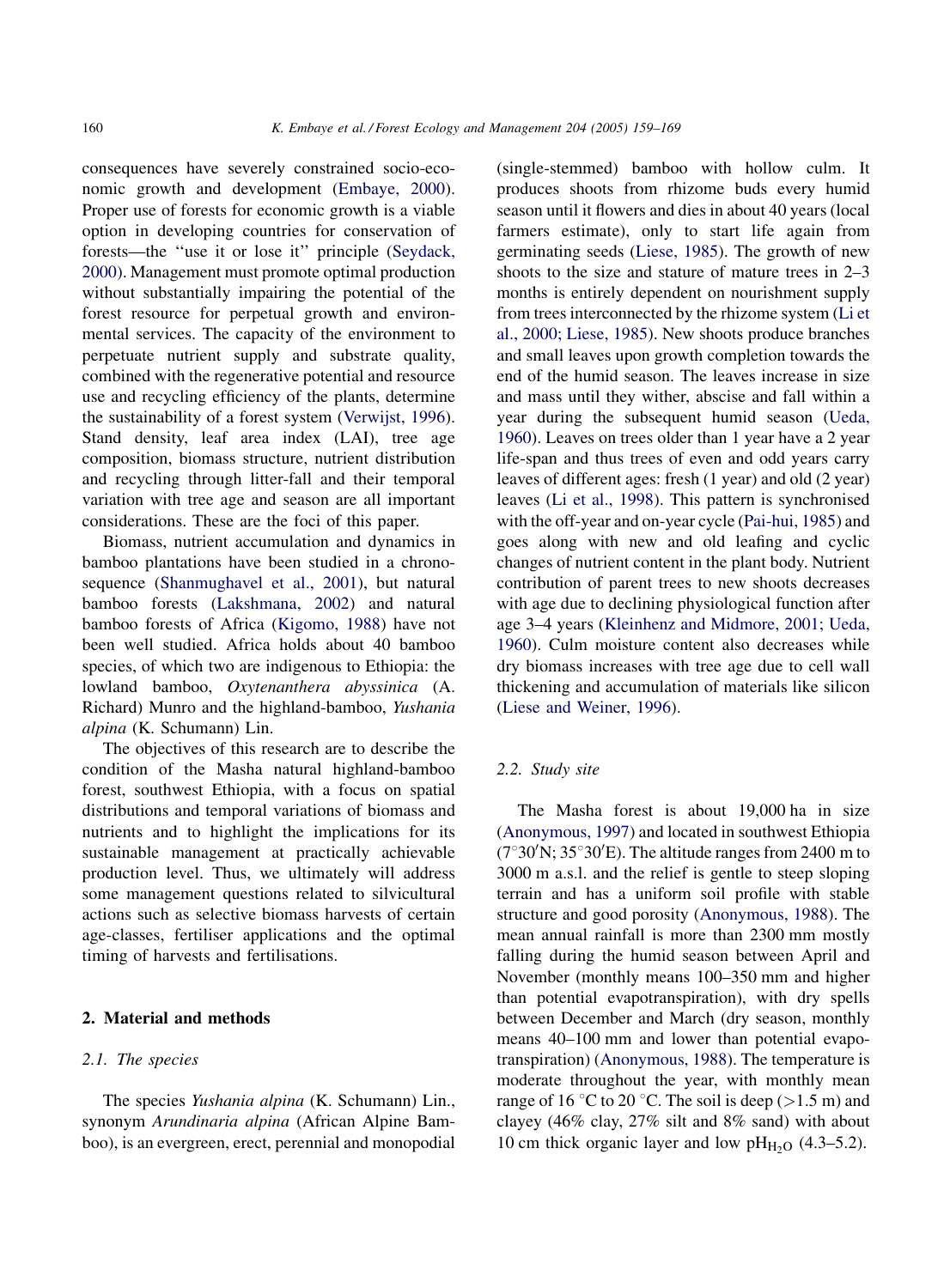# 2.3. Sampling

Five 10 m  $\times$  10 m plots were established at 200 m spacing in the middle of the forest. DBH of all bamboo trees was measured at 1.3 m height and grouped into three age-classes:  $<$ 1 year, 1–3 years and  $>$ 3 year. Age was identified in the field based on the indicators used by [Wimbush \(1945\)](#page-9-0) and [Banik \(1993\).](#page-8-0) Thus, less than 1-year-old trees were identified by their darkgreen and smooth culm, fully or partly covered by fresh looking sheath. The nodes are hairy and the whole culm is free from any spot or sign of infestation by moss or lichen. The youngest ones are with relatively smaller leaf size and no or few branches. The trees of 2–3 years age were distinguished by their faded green or pale green culm, which is slightly rough to the feel, with no sheath or dirty and ragged sheath if present on the lowest (bottom) node. Branches and leaves are fully developed and little moss may be found at the nodes. Trees older than 3 years were identified by their yellowish culm with dry appearance and rough surface. Moss and lichen are prevalent on the nodes and internodes.

Two trees were felled from each age-class and plot (i.e., 30 culms in total) during the humid season in July 2000, i.e., after the completion of new shoot growth, for dry matter, nutrient content and LAI determinations. Sampling was repeated during the dry season in February 2001, following the same procedure, to examine changes in nutrient concentrations. Leaves (two from each of the lower and upper halves of the crown) were sampled from each felled sample tree to estimate LAI of the forest from mean specific leaf area (SLA) and leaf dry weight (LDW). Each sample tree was separated into culm, branch and leaf parts and fresh weights recorded in the field. Two separate subsamples were taken from each above ground part and weighed: one for dry matter determination and the other for nutrient analyses. The leaf and branch fractions were bulked as foliage sub-sample for nutrient analyses.

Rhizomes and roots were extracted and separated for biomass determination from randomly located soil block samples of  $10 \text{ cm}^3$  dimension. Soil samples for nutrient analyses were collected from three soil profiles of about 1.5 m depth, located at selected points in order to include the bottom, middle and top of the landscape. The spacing between consecutive profiles was about 1000 m. Sampling within a profile was done at 20 cm intervals down to 1 m depth. Litterfall samples (mainly consisting of leaves) were collected during dry and humid seasons by placing 30 plastic sheets (10 during dry season and 20 during humid season) of  $50 \text{ cm} \times 50 \text{ cm}$  size at  $200 \text{ m}$ spacing in the forest floor for 3 and 1 month, respectively. The dry and humid season values were extrapolated to the 4 months dry season and 8 months humid season periods of the area to obtain an estimate of total annual dry season and humid season litter-fall. The assumption of similar litter-fall rate across particularly the humid season was made after a pilot study, in which litter-fall was sampled regularly throughout the humid season.

# 2.4. Bamboo biomass determination

The plant sub-samples were dried to constant weight at  $85^{\circ}$ C and mean values of the dry to fresh weight ratios of sub-samples computed. These ratios were used to determine the dry biomass of the plant components in each age-class category. The mean biomass components were multiplied by the mean tree frequency per plot to obtain mean plant biomass of each age-class per plot, another converted to per hectare. Litter-fall was determined in a similar way.

# 2.5. Plant nutrient analyses

Sub-samples of all plant components from each age-class were dried, ground and analysed for nutrients. Total N contents were analysed by elemental analysis with dry combustion using a Carlo Erba NA elemental analyser NA 1500 [\(Kirsten and Hesselius,](#page-9-0) [1983\)](#page-9-0). Total P, K and Ca contents of plant parts were analysed, after acid  $(HNO<sub>3</sub>/HClO<sub>4</sub>)$  digestion, by Inductive Coupled Plasma Atomic Emission Spectroscopy (ICP–AES) using JY 70 Plus Spectroanalyser ([Winge et al., 1984](#page-10-0)). Mean nutrient contents of plant components were calculated on per hectare basis for each age-class.

### 2.6. Assessment of leaf traits

Outlines of 236 sample leaves collected from the different age-class tree samples were traced on paper sheet and areas were measured using a surface area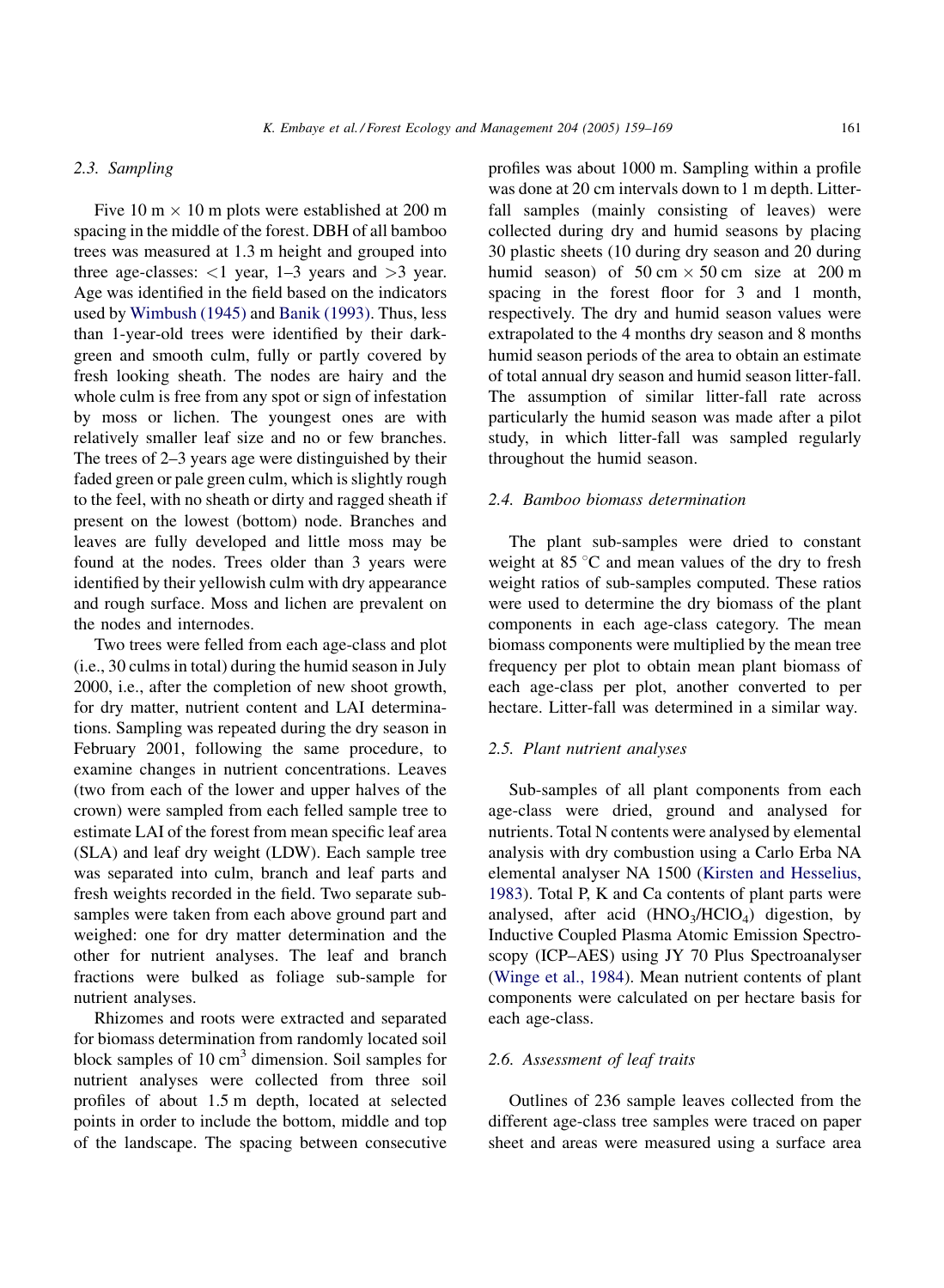<span id="page-3-0"></span>meter (LI-3100; Li-Cor Inc., Lincoln, NE). The leaves were dried at  $85^{\circ}$ C and weighed. Mean specific leaf area (SLA) was calculated. The mean leaf area of whole sample trees for each age-class was computed by multiplying the mean leaf biomass by SLA. The LA of sample trees was further converted to leaf area index (LAI) on per plot and ha basis.

### 2.7. Soil nutrient content and dry mass determination

Soil samples were analysed by the Soil Laboratory of the Department of Soil Sciences, SLU, Uppsala, Sweden, following Swedish standard procedures ([SIS,](#page-9-0) [2001](#page-9-0)). Nitrogen was determined from finely ground dry samples after dry combustion using an elemental analyser (Leco, CHN-932, Leco corp. MI, USA). P, K and Ca were determined using an atomic absorption spectrometer (AAnalyst 300, Perkin-Elmer, CT, USA), after extraction with .1 M ammonium lactate and .4 M acetic acid from finely ground dry samples, after dry combustion. Soil pH was determined in pure water solution. Dry weight of the 1 m deep mineral soil ha<sup>-1</sup> was computed based on a bulk density estimated for the soil type and degree of compactness ([Brady, 1984](#page-8-0)) and total nutrient content  $ha^{-1}$  was calculated. The true nutrient concentration of the soil is likely to be greater than the estimated value, because the soil included plant materials (rhizomes and roots) while the soil nutrient concentration was determined from soil sample analyses only.

# 2.8. Data analyses

The Minitab Statistical Software (Release 13.31, Minitab Corp., State College, P.A.) was used to describe and analyse the data. Biomass analyses were based on only one harvest while nutrient analyses were based on two harvests (humid and dry season). Thus, biomass variations among age-classes and nutrient concentration variations among age-classes and between seasons were analysed using analysis of variance (ANOVA). General linear model (GLM) was always used to calculate the ANOVA.

# 3. Results

# 3.1. Stocking, culm size and age structure

The forest was composed of living and dead bamboo trees in about 5:1 ratio. The density of the living bamboo population was  $8840 \pm 1444$ 

Table 1

Biomass (t ha<sup>-1</sup>), nutrient concentration (%) and nutrient content (kg ha<sup>-1</sup>) of the above and below ground plant fractions (down to: 10 cm) and the current annual litter fall (h = humid, d = dry season) recorded in a natural bamboo forest grown at Masha, southwest Ethiopia

|                                 | Bamboo fraction      | Drymass $(t \, ha^{-1})$ | Nutrients |                       |     |                                    |      |                                    |      |                              |  |
|---------------------------------|----------------------|--------------------------|-----------|-----------------------|-----|------------------------------------|------|------------------------------------|------|------------------------------|--|
|                                 |                      |                          | N         |                       | P   |                                    | K    |                                    | Ca   |                              |  |
|                                 |                      |                          | $\%$      | $kg$ ha <sup>-1</sup> | %   | $kg$ ha <sup><math>-1</math></sup> | $\%$ | $kg$ ha <sup><math>-1</math></sup> | $\%$ | $\text{kg} \ \text{ha}^{-1}$ |  |
| Age-class                       | Foliage <sup>a</sup> | $\cdot$                  | 1.64      | 4                     | .19 | .4                                 | 1.76 | $\overline{4}$                     | .16  | $\cdot$ 4                    |  |
| $<$ 1 year                      | Culm                 | 7.9                      | .51       | 40                    | .08 | 6                                  | 1.50 | 118                                | .02  | 1                            |  |
| Age-class                       | Foliage <sup>a</sup> | 4.2                      | 1.71      | 71                    | .14 | 6                                  | 1.03 | 43                                 | .35  | 15                           |  |
| $1-3$ years                     | Culm                 | 17.6                     | .36       | 63                    | .06 | 11                                 | 1.18 | 208                                | .03  | 5                            |  |
| Age-class                       | Foliage <sup>a</sup> | 14.9                     | 1.78      | 266                   | .14 | 21                                 | .87  | 130                                | .36  | 53                           |  |
| $>3$ years                      | Culm                 | 65.0                     | .30       | 196                   | .05 | 32                                 | .48  | 314                                | .02  | 15                           |  |
| Total above ground <sup>b</sup> |                      | 109.8                    | .58       | 640                   | .07 | 76                                 | .75  | 819                                | .08  | 90                           |  |
| Rhizome <sup>b</sup>            |                      | 13.6                     | .74       | 101                   | .16 | 22                                 | 1.43 | 195                                | .04  | 5                            |  |
| Root <sup>b</sup>               |                      | 12.0                     | .82       | 99                    | .06 | 7                                  | .56  | 67                                 | .06  | 7                            |  |
| Total below ground <sup>b</sup> |                      | 25.6                     | .78       | 199                   | .11 | 29                                 | 1.02 | 262                                | .05  | 13                           |  |
| Litter $(h)$                    |                      | 7.5                      | 1.40      | 105                   | .10 | 8                                  | .61  | 46                                 | .29  | 22                           |  |
| Litter $(d)$                    |                      | .8                       | 1.32      | 10                    | .09 | 1                                  | 1.31 | 10                                 | .26  | 2                            |  |
| Total litter                    |                      | 11.2                     | 1.39      | 156                   | .10 | 11                                 | .66  | 74                                 | .29  | 32                           |  |

<sup>a</sup> Leaves and branches.

 $<sup>b</sup>$  Below ground down to 10 cm mineral soil depth.</sup>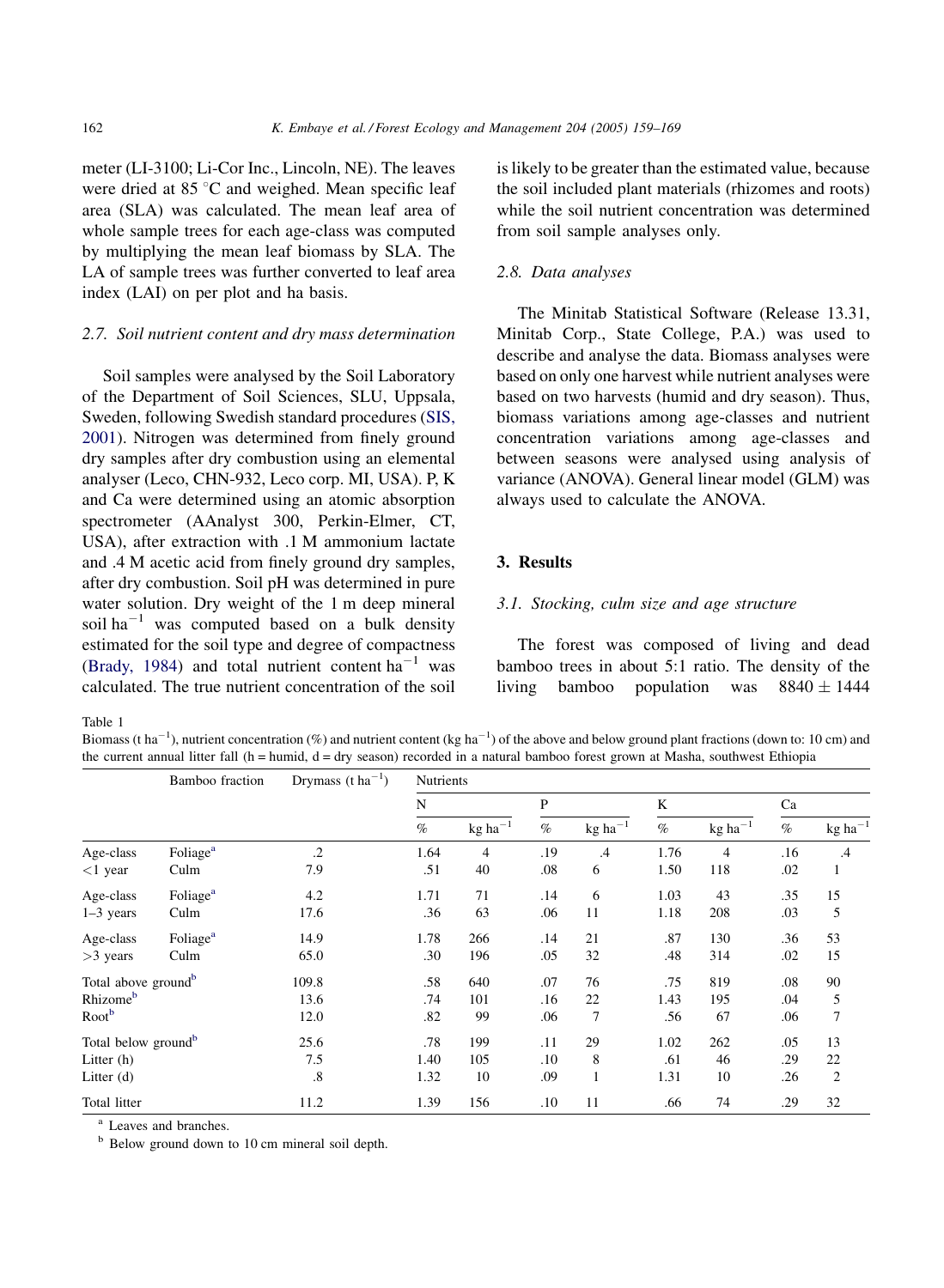Table 2

Mean ( $\pm$ S.D.) leaf area, leaf dry weight and specific leaf area (SLA) of individual leaves, together with the mean leaf biomass ha<sup>-1</sup> and leaf area index at stand level for various age-classes of the natural bamboo forest at Masha, southwest Ethiopia

| Age-class (years) | Leaf area $\text{(cm}^2\text{)}$ | Leaf biomass $(g)$ | $SLA$ (m <sup>2</sup> kg <sup>-1</sup> ) | Leaf biomass (t ha <sup>-1</sup> ) | LAI |  |
|-------------------|----------------------------------|--------------------|------------------------------------------|------------------------------------|-----|--|
| $\leq$ 1          | 5.6(3.2)                         | .05(.03)           | 12.5(4.8)                                | .02                                | .02 |  |
| $1 - 3$           | 56.0 (12.0)                      | .56(.07)           | 15.8(3.3)                                | 1.2                                | 1.9 |  |
| >3                | 55.2(10.2)                       | .33(.11)           | 17.7(4.4)                                | 4.4                                | 7.8 |  |
| Total             |                                  |                    |                                          | 5.6                                | 9.7 |  |

trees ha<sup>-1</sup> (95% C.I.,  $n = 4$ ) with mean height and DBH of  $16.8$  m and  $7.6$  cm, respectively. Old trees  $($ >3 years) were most frequent (63% of the population or 5570 trees  $ha^{-1}$ ) while current (<1 year) and 1-3 years old trees constituted 13% (or 1149 trees  $ha^{-1}$ ) and 24% (or 2222 trees  $ha^{-1}$ ), respectively. No differences in culm height and DBH among tree age-classes were found.

# 3.2. Biomass and leaf area

The mean above ground tree biomass of the forest was  $110$  t ha<sup>-1</sup>, to which culm, branch and leaf parts contributed about 82%, 13% and 5%, respectively ([Tables 1 and 2\)](#page-3-0). Biomass of age-class <1 year was much lower (7% of total above ground biomass) than age-class 1–3 years (20%) and age-class  $>3$  year (73%). Culms mature for harvest  $(>3$  year) constituted 59% of the total above ground biomass. The apparent dry matter density of the forest was  $.67 \text{ kg m}^{-3}$  and was calculated as the ratio of the above ground biomass/ $m<sup>2</sup>$  and the mean tree height of the forest. The total below ground bamboo biomass in the top 10 cm mineral soil layer was estimated at 25.6 t ha<sup>-1</sup>, of which 13.6 t ha<sup>-1</sup> was rhizome and 12.0 t ha<sup> $-1$ </sup> root biomass ([Table 1](#page-3-0)).

The total annual litter-fall was estimated at  $8.3 \pm 2.4$  t ha<sup>-1</sup> (95% C.I.,  $n = 9$ ), which is about 7% of the total above ground bamboo biomass and similar to the biomass of current shoots (<1 year;  $8.1 \pm 1.9$  t ha<sup>-1</sup>) ([Table 1\)](#page-3-0). Litter-fall during humid season was higher than dry season by an order of magnitude.

Leaf area (LA) of tree age-classes of  $1-3$  and  $>3$ years was similar, whereas the LA of tree age-class <1 year was only one-tenth of the LA of the other two age-classes (Table 2). The pattern was similar for SLA. The leaf area index of the forest was 9.7 and the contribution of age-class <1 year shoots was

negligible, whilst the contributions of age-classes 1–3 years and  $>3$  years were 19.3% and 80.5%, respectively.

# 3.3. Mineral nutrients

Nutrient concentrations varied greatly between the different plant parts and among seasons ([Fig. 1](#page-5-0)). The concentration of N and P was highest in the foliage (i.e., the pooled fraction of leaves and branches) and during the dry season, but lowest in culms and during the humid season. However, since old culms formed a large fraction of the total above ground biomass (59%, [Table 1](#page-3-0)), a large amount of the total nutrient pool (N: 30%; P: 42%) was located in the old culms.

Mean nutrient concentrations differed among ageclasses in all plant parts (ANOVA,  $d.f.f_{factor} = 2$ , d.f. $_{\text{error}}$  = 53,  $P < .015$ ). For example, age-classes  $\langle 1 \rangle$  year, 1–3 years and  $\langle 3 \rangle$  year contributed about 8%, 21% and 71% to the total N and P pools in the above ground biomass [\(Table 1\)](#page-3-0). Mean nutrient concentration ratios across all above ground plant parts and age-classes were 8 N:1 P:11 K:1 Ca ([Table 1](#page-3-0)). The mean N, P and K concentrations in culms were highest in age-class <1 year and lowest in age-class >3 year and the N:P ratio increased with age. The amounts of nutrients located in the rhizome and root biomass of the upper 10 cm of soil were between 12% and 28% of the corresponding nutrient pools in the total plant biomass down to 10 cm soil depth ([Table 1](#page-3-0)).

The N (P) concentration in the litter was between 15 (27)% and 22 (46)% lower than in the foliage, indicating both a higher resorption efficiency for P compared to N and a higher mean residence time (MRT) of P than N in the bamboo plants ([Fig. 2](#page-6-0)). Resorption efficiency for K was also high (between 24% and 63%). At an annual basis, the amount of nutrients returning to the soil through litter was higher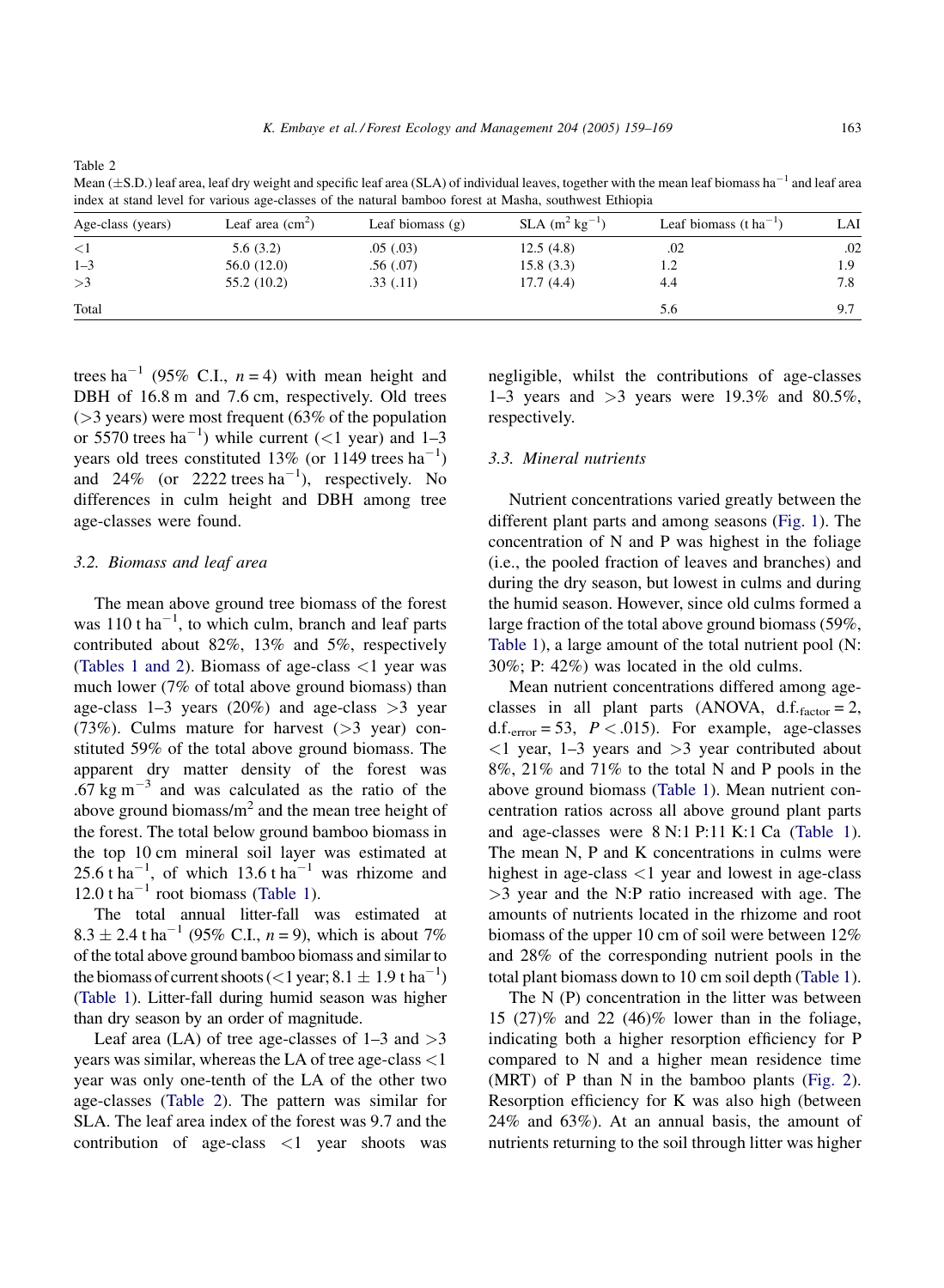<span id="page-5-0"></span>

Fig. 1. Seasonal variations (humid and dry season) in mean  $(\pm S.E.)$  concentration of nutrients (N, P, K, Ca) across all age-classes in different bamboo plant parts sampled in the Masha natural bamboo forest, southwest Ethiopia.

than the nutrient amount recovered in the current-year shoots (i.e., age-class <1 year biomass), except for K ([Table 1](#page-3-0); [Fig. 2](#page-6-0)).

Soil nutrient concentrations declined sharply with soil depth (Table 3). Between 50% and 70% of the total nutrient content estimated in one meter soil depth were located in the organic matter (humus) layer above the mineral soil and between 80% and 97% were located down to 40 cm soil depth. The nutrient concentration ratios in the soil were 261 N:1 P:6 K:21 Ca (Table 3), indicating a soil poor in P and K.

#### 4. Discussion

# 4.1. Biomass productivity and age structure

Both the above ground standing biomass  $(110 \text{ tha}^{-1})$  and annual shoot productivity (8 t) at the Masha forest were lower than the corresponding values reported for bamboo grown in different parts of the world [\(Veblen et al., 1980; Difan, 1985; Isagi et al.,](#page-9-0) [1997; Kleinhenz and Midmore, 2001](#page-9-0)). In contrast, the relative allocation of above ground biomass to

Table 3

Soil nutrient concentrations and total amounts per unit ground area (kg ha<sup>-1</sup>) under the natural bamboo forest at Masha, southwest Ethiopia

|                      |           | $pH$ (H <sub>2</sub> O) | <b>Nutrients</b> |                                    |      |                                    |      |                       |      |                 |  |
|----------------------|-----------|-------------------------|------------------|------------------------------------|------|------------------------------------|------|-----------------------|------|-----------------|--|
|                      |           |                         | N                |                                    | P    |                                    | K    |                       | Ca   |                 |  |
|                      |           |                         | $\%$             | $kg$ ha <sup><math>-1</math></sup> | $\%$ | $kg$ ha <sup><math>-1</math></sup> | $\%$ | $kg$ ha <sup>-1</sup> | $\%$ | $kg$ ha $^{-1}$ |  |
| Organic layer (6 cm) |           | 5.0                     | 2.43             | 6560                               | .032 | 86                                 | .09  | 240                   | .50  | 1340            |  |
| Mineral soil (cm)    | $0 - 20$  | 4.7                     | .97              | 23260                              | .005 | 120                                | .02  | 550                   | .15  | 3600            |  |
|                      | $20 - 40$ | 4.7                     | .55              | 13240                              | .001 | 24                                 | .02  | 480                   | .04  | 1010            |  |
|                      | $40 - 60$ | 4.4                     | .40              | 9580                               | .001 | 24                                 | .01  | 260                   | .02  | 380             |  |
|                      | $60 - 80$ | 4.7                     | .29              | 6940                               | .001 | 24                                 | .00  | 96                    | .01  | 170             |  |
|                      | 80-100    | 4.8                     | .17              | 4040                               | .001 | 24                                 | .00  | 96                    | .00  | 24              |  |
| Total                |           |                         |                  | 63620                              |      | 302                                |      | 1720                  |      | 6520            |  |

Nutrient amounts are based on bulk densities of .45 g cm<sup>3</sup> (organic layer) and 1.2 g cm<sup>3</sup> (mineral horizons) [\(Brady, 1984](#page-8-0)); the corresponding dry masses of the soil horizons are 270 t ha<sup>-1</sup> (6 cm organic layer) and 2400 t ha<sup>-1</sup> (20 cm mineral horizons). The values are means of three soil profiles.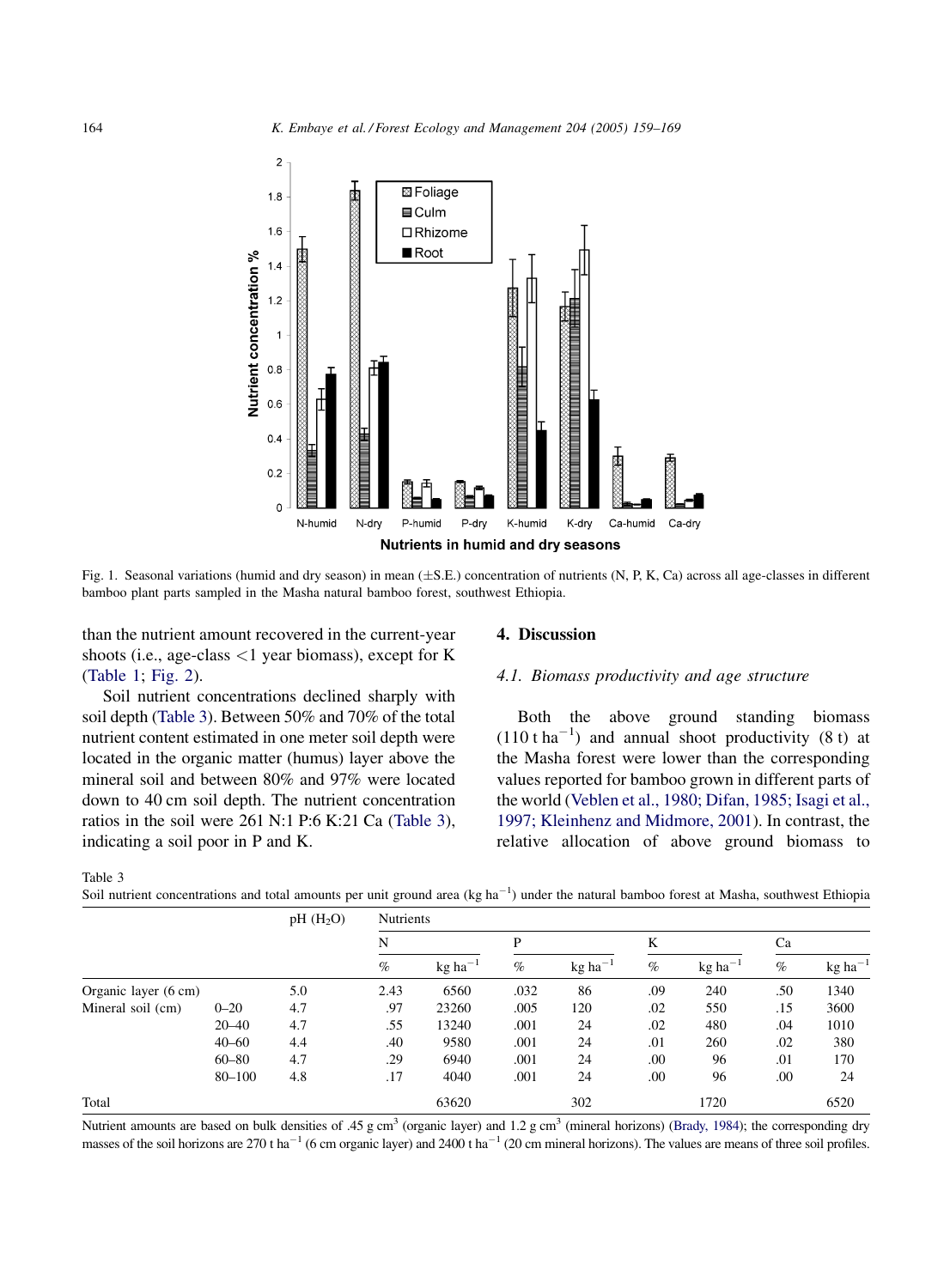<span id="page-6-0"></span>

Fig. 2. Gross estimation of the nitrogen and phosphorus (in parentheses) budget of the Masha natural bamboo forest, southwest Ethiopia, at annual basis. The mean resident time (MRT) of N (P) in the above ground biomass is calculated according to [Berendse and Aerts \(1987\)](#page-8-0). Figures in quadratic boxes indicate (weighted) mean values of the humid and dry season data and arrows indicate nutrient flows. Nutrient addition through precipitation and loss through leaching were not determined.

different plant parts was similar to published values ([Ueda, 1960; Kleinhenz and Midmore, 2001](#page-9-0)). The relatively low biomass productivity at the Masha forest was associated with low dry matter density compared to other reports [\(Rao and Ramakrishnan,](#page-9-0) [1989; Shanmughavel et al., 2001\)](#page-9-0). Thus, the hollow nature of the Yushania alpina culm and, consequently, low specific gravity compared to bamboo species with solid culms might be an important reason for the low biomass values reported here. In addition, the disproportionately low biomass of current  $(<1$  year) shoots (8% of above ground total) as compared to old  $($ >3 year) trees (72%) could indicate an off-year phase in the cycle of monopodial bamboos ([Pai-hui, 1985](#page-9-0)) and/or an unstable age-structure. The latter is evident from the overwhelmingly old tree  $($ >3 year) composition of the forest. Increased specific gravity with culm age [\(Liese and Weiner, 1996](#page-9-0)) may have contributed to the disproportionately high old tree biomass.

A stand age-structure heavily skewed towards older trees, as found in the Masha forest, might indicate low productivity and lack of management. For example, [Yuming et al. \(2001\)](#page-10-0) recommends an age-class structure of 3:3:3:1 for 1–4-year-old bamboo-trees for optimum culm production.

### 4.2. Mineral nutrients

Most of the nutrients were concentrated within the upper 40 cm of the soil, where almost all bamboo roots are found [\(Rui et al., 1999; Yadav, 1963\)](#page-9-0). This could indicate high probability of nutrient uptake by bamboo plants ([Singh and Singh, 1999\)](#page-9-0). Nevertheless, a large fraction of the total soil nutrient pools, particularly in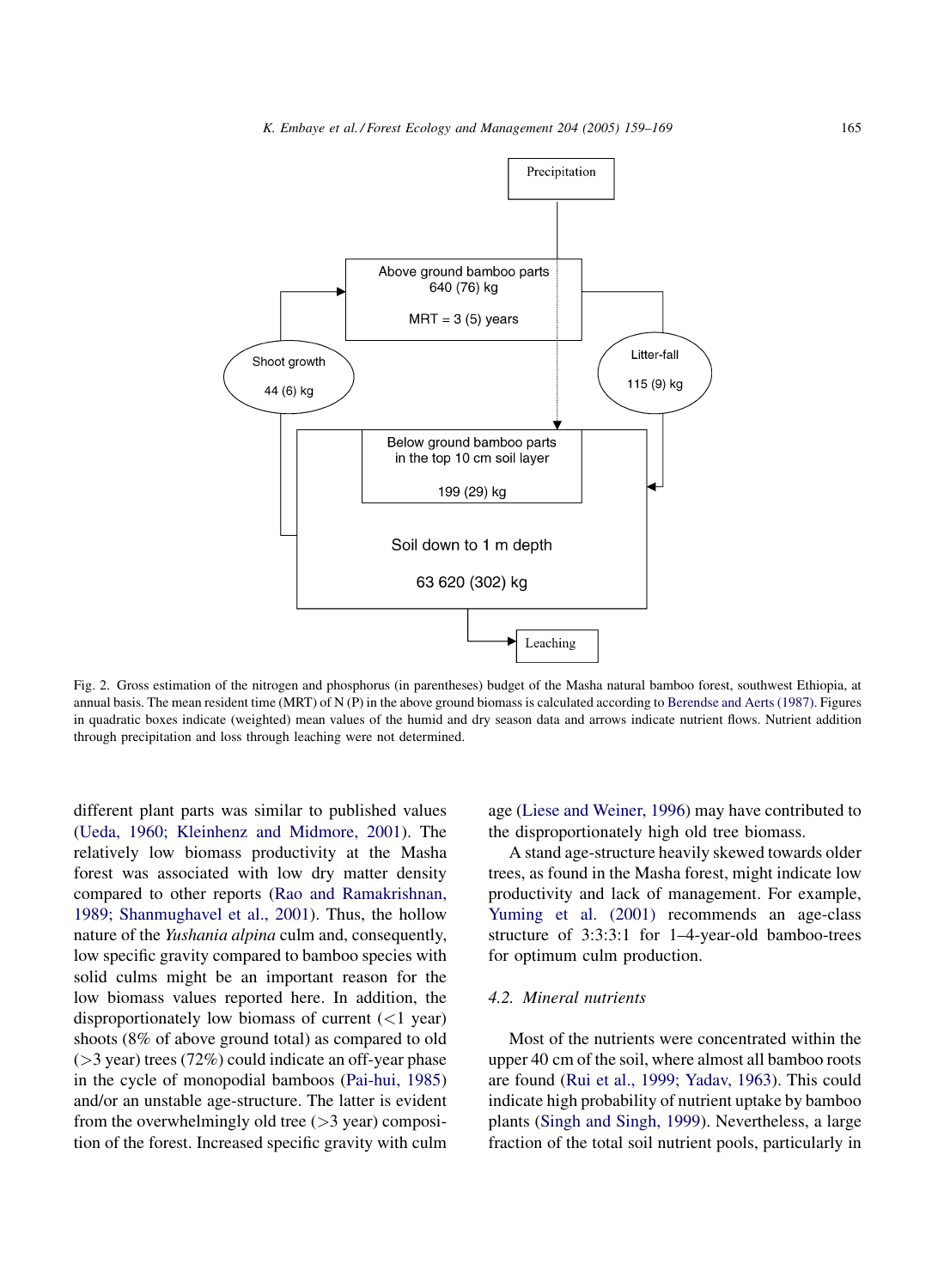the organic horizon, is probably organic bound and becomes available to plants only slowly, after microbial decomposition. The process of soil nutrient mineralisation is inhibited, however, at high soil moisture contents by the lack of aeration ([Runge,](#page-9-0) [1983](#page-9-0)) and the high amounts of rainfall in the Masha forest might periodically create unfavourable conditions for microbial mineralisation. The artificial drainage of the site could be considered as a management option to improve nutrient availability to plants, if further studies confirm that high soil moisture indeed is an important factor limiting nutrient mineralisation at this site. The localised nutrient accumulation in the organic and upper mineral soil layers over a nutrient-poor substratum suggests the following arguments regarding the stability of the system: (1) the forest system is strongly dependent on nutrient cycling through litter and soil organic matter decomposition and mineralisation; (2) the system is inherently fragile and may quickly lose productive capacity, if the bamboo forest is cleared and the nutrient rich top-soil is removed by erosion. This is a likely scenario considering the periodically high rainfall in the region. The large litter mass returned to the soil surface and in particular the high amount of nutrients contained in it, further supports the former (1) argument. These arguments call for a clear warning to not change the forest into other land-use systems and to prevent organic matter removal from the forest floor by erosion that could be caused by excessive harvesting and/or fire outbreak.

A particularly poor P and K status of the soil was reflected by much higher soil nutrient ratios of N:P and N:K as compared with the corresponding nutrient ratios in the plant biomass ([Table 1](#page-3-0)). We speculate that the higher resorption efficiency for P (37%) and K (43%) compared to N (19%) could indicate that P (and K) was limiting bamboo growth more than N at this site. A similar pattern emerged also when mean residence time (MRT; sensu [Berendse and Aerts,](#page-8-0) [1987](#page-8-0)) was calculated based on nutrient pools [\(Fig. 2\)](#page-6-0). A longer MRT for P (5 years) than N (3 years) possibly indicates relatively greater growth limitation by P compared to N, because the MRT of growth-limiting nutrients is typically long in infertile sites ([Aerts and](#page-8-0) [de Caluwe, 1994; Eckstein et al., 1999\)](#page-8-0). Although the mean relative N:P proportion of 8:1 in the plant tissue appears not to support strong P limitation of plant growth, it is interesting that the N:P ratio of the foliage increased from about 9:1 in the  $\langle 1 \rangle$  year plants to about 13:1 in  $>3$  year old plants ([Table 1](#page-3-0)). This lends evidence to greater re-allocation of P within the plant compared to N, which indicates an ability of efficient P use in this bamboo species. Higher efficiency of P use compared to N use goes along with relatively higher retention of P than N in the living biomass. Any fertilisation treatment to increase bamboo growth at this site should therefore consider the application of P (and K) in the first place. This conclusion is likely to apply to many bamboo stands grown in the tropics, as tropical soils in many cases are P deficient [\(Wild,](#page-9-0) [1996](#page-9-0)).

The total amount of nutrients located in old culms was large, despite their relatively low nutrient concentrations. Thus, the nutrients that would be removed with the harvest of old culms (>3 year) could impoverish soils with poor nutrient availability after a few cutting cycles. In such sites especially P and K fertilisation should be considered to replenish the nutrients removed from the site through harvest in order to ensure high productivity on a sustainable basis ([Lou et al., 1997](#page-9-0) cited by [Kleinhenz and Midmore,](#page-9-0) [2001](#page-9-0)). The accumulated litter and the bamboo plant parts remaining on the site after culm harvest could serve as slow-release fertilisers, if decomposition is not constrained by P limitation ([Cleveland et al., 2002](#page-9-0)) and the nutrients are not washed out by heavy rains or immobilised by microbial biomass.

The generally higher plant nutrient concentrations during dry season than humid season and in young plants than in older ones ([Fig. 1;](#page-5-0) [Table 1\)](#page-3-0) are consistent with published results for other bamboo species [\(Youdi et al., 1985](#page-10-0)) and with the seasonal activity pattern of monopodial bamboos [\(Pai-hui,](#page-9-0) [1985](#page-9-0)). Humid season is a growing season when nutrient dilution through growth is at its peak and, consequently, nutrient concentrations are low. Dry season is a season of low biomass accumulation and a time for nutrient accumulation and, thus, nutrient concentrations are high. The declining nutrient concentration with age is probably related to the increasing proportion of low-nutrient tissues such as the woody parts of the culms. Fertilisers are consequently applied most effectively early in the humid season and/or towards the end of the dry season, whereas the harvest of culms older than 3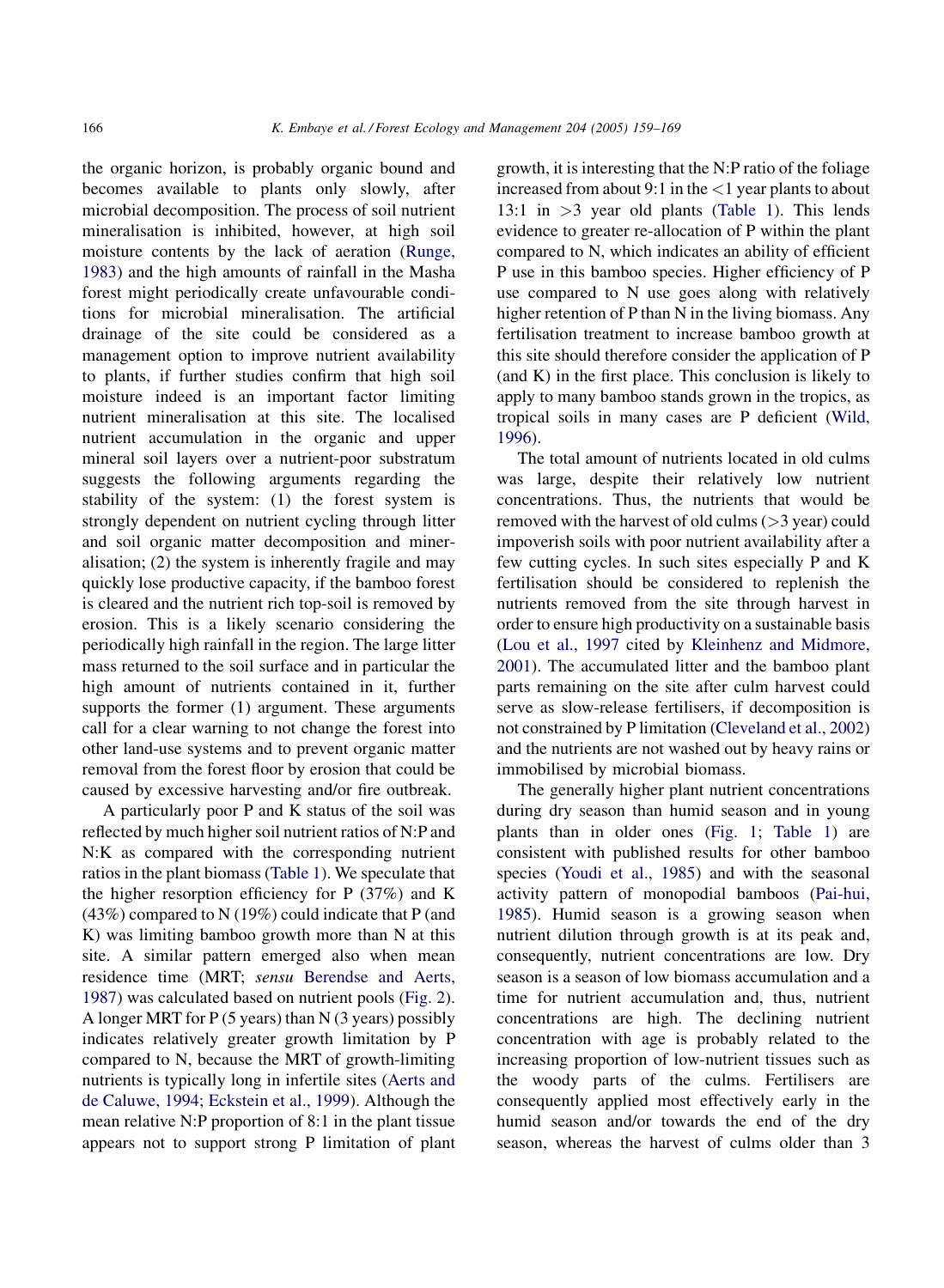<span id="page-8-0"></span>years should be performed during the beginning of the dry season.

# 4.3. Forest condition and management implications

The high percentage of dead trees (20% of the stem population) and similar or higher annual litter-fall biomass compared to shoot production suggest that the Masha forest has not been managed over a long period of time.

The stand density of  $>8000$  trees ha<sup>-1</sup> is above the values recommended for optimal culm productivity in China ([Hwang, 1975; Cheng, 1983; Shi et al., 1993\)](#page-9-0). Relative productivity i.e., the ratio of fresh  $(<1$  year) to older  $(>1$  year) shoots and culm quality decrease beyond a threshold value with an increase in stand density ([Liao and Huang, 1984\)](#page-9-0). Although comparisons of different forest stands are difficult due to genetic constitution, growth condition and management objective variations, the Masha forest appears to be over-stocked above the level favourable for optimum culm production for furniture and construction purposes. Thus, the low percentage of young  $\left($  < 1 year) and prevalence of old  $($ >3 year) trees in the forest, high LAI (9.7) and a litter-fall biomass similar or higher than the new shoot production are all signs of forest degradation [\(Yuming et al., 2001; Ueda, 1960\)](#page-10-0). For example, biomass production of Phyllostachys heteroclada in China was highest at LAI values of 4–6 and declined above LAI of 7 [\(Tienren et al., 1985\)](#page-9-0). The high percentage of old trees could also lower productivity through adverse effects on the emergence and growth of new shoots ([Yuming et al., 2001\)](#page-10-0). Higher energy investment by old trees against deteriorating agents at the cost of biomass production is also a factor for forest degradation ([Coley, 1987\)](#page-9-0). Thus, trees >3 years should be removed and the felling operation should result in an age-structure and stand density favourable for optimum biomass production (e.g., [Yuming et al., 2001\)](#page-10-0). However, stand density and age-structure and thus harvestingage threshold should ultimately be decided based on the intended end-use of the product, because culm diameter and property are influenced by stand density and tree age [\(Kleinhenz and Midmore, 2001; Liese,](#page-9-0) [2002](#page-9-0)). For example, only the culm component of bamboo plants is currently of economic value in Ethiopia for construction and furniture uses. As culms

of older than 3 year trees constituted about 60% of the total above ground biomass of the 19,000 ha Masha forest, the total amount to be harvested is large. Planning would be necessary for handling and marketing of the products before the actual harvesting operation is performed.

We conclude that silvicultural treatments and harvesting operations are prerequisites for a productive bamboo forest of the type represented by the Masha forest studied here. One of the most important management actions is the sequential removal of old trees by felling each year 25–50% of the trees older than 3 years ([Yuming et al., 2001](#page-10-0)). The appropriate fertiliser type for the site should be rich in P and K and applied before or at the beginning of the humid season. Harvesting operations should be carried out early in the dry season.

#### Acknowledgements

We are thankful to M.J.A. Werger, P.S. Karlsson, P. Khanna and an anonymous reviewer for their valuable comments on an earlier version of this paper. D. Teketay, G. Balcha and the staff members of the Ethiopian Tree Seed Centre, Wood Research and Utilisation Centre and Forestry Research Centre provided us with laboratory facilities in Ethiopia. The project was fully funded by the Swedish International Development Agency (Sida). We are grateful to all of them.

# References

- Aerts, R., de Caluwe, H., 1994. Nitrogen use efficiency of Carex species in relation to nitrogen supply. Ecology 75, 2362–2372. Anonymous, 1988. National Atlas of Ethiopia. Ethiopian Mapping
- Agency, Addis Ababa, Ethiopia.
- Anonymous, 1997. Study on sustainable bamboo management. Final report, Luso Consult, Hamburg, Germany.
- Banik, R.L., 1993. Morphological characters for culm age determination of different bamboos of Bangladesh. Bangladesh J. For. Sci. 9, 353–361.
- Berendse, F., Aerts, R., 1987. Nitrogen-use-efficiency: a biological meaningful definition? Func. Ecol. 1, 293–296.
- Brady, N.C., 1984. The Nature and Property of Soils. MacMillan Publishing Company, New York.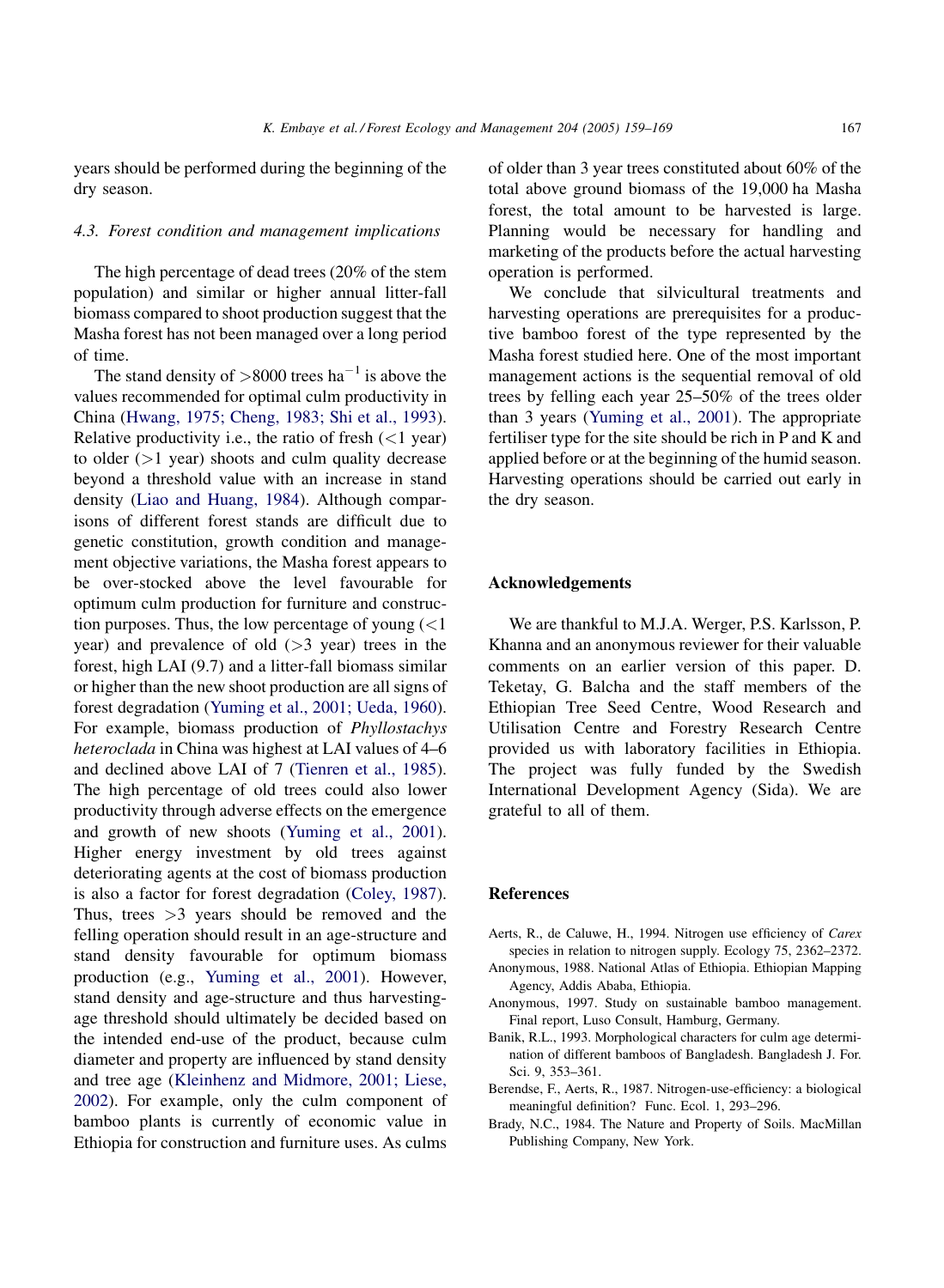- <span id="page-9-0"></span>Cheng, Y.L., 1983. Potentialities of high yield and managerial techniques of annual-working bamboo groves of Phyllostachys pubescens. J. Bamboo Res. 2, 207–217 (in Chinese).
- Cleveland, C.C., Townsend, A.R., Schmidt, S.K., 2002. Phosphorus limitation of microbial processes in moist tropical forests: evidence from short-term laboratory incubations and field studies. Ecosystems 5, 680–691.
- Coley, P.D., 1987. Inter-specific variations in plant anti-herbivore properties: the role of habitat quality and rate of disturbance. New Phytol. 106, 251–263.
- Difan, Z., 1985. Bamboo development in China. In: Rao, A.N., Dhanaraja, G., Sastry, C.B. (Eds.), Research on Bamboo: Proceedings of the International Bamboo Workshop, International Development Research Centre (IDRC), Canada and The Chinese Academy of Forestry, Hangzhou, PR China, October 6–14, pp. 20–22.
- Eckstein, R.L., Karlsson, P.S., Weih, M., 1999. Research review: leaf life span and nutrient resorption as determinants of plant nutrient conservation in temperate-arctic regions. New Phytol. 143, 177–189.
- Embaye, K., 2000. The indigenous bamboo forests of Ethiopia: An overview. Ambio 29, 518–521.
- Hwang, K.K., 1975. A study on the working-systems of Makino bamboo stand. Bull. Taiwan For. Res. Inst. 260 .
- Isagi, Y., Kawahara, T., Kamo, K., Lto, H., 1997. Net production and carbon recycling in bamboo Phyllostachys pubescens stand. For. Ecol. Manage. 130, 41–52.
- Kigomo, B.N., 1988. Distribution, cultivation and research status of bamboo in Eastern Africa. KEFRI. Ecol. Ser. Monogr. 1,  $1 - 19$ .
- Kleinhenz, V., Midmore, D.J., 2001. Aspects of bamboo agronomy. Adv. Agron. 75, 99–153.
- Kirsten, W.J., Hesselius, G.U., 1983. Rapid, automatic, high capacity Dumas determination of nitrogen. Microchem. J. 28, 529– 547.
- Lakshmana, A.C., 2002. Priorities for research on managing natural stands of tropical bamboo. URL: http://www.inbar.int/publication/text/tr05/a7-1.htm.
- Li, R., Werger, M.J.A., During, H.J., Zhong, Z.C., 1998. Carbon and nutrient dynamics in relation to growth rhythm in the giant bamboo Phyllostachys pubescens. Plant Soil 201, 113–123.
- Li, R., Werger, M.J.A., de Kroon, H.J., Zhong, Z.C., 2000. Interactions between shoot age structure, nutrient availability and physiological integration in the giant bamboo Phyllostachys pubescens. Plant Biol. 2, 437–446.
- Liao, G.L., Huang, Y.C., 1984. Shooting and degradation of bamboo shoots in Phyllostachys pubescens forest. J. Bamboo Res. 3, 70– 79 (in Chinese).
- Liese, W., 1985. Bamboos—Biology, Silvics, Properties and Utilisation. GTZ Eschborn, Germany.
- Liese, W., Weiner, G., 1996. Aging of bamboo culms: a review. In: Rao, I.V.R., Sastry, C.B., Widjaja, E. (Eds.), Bamboo, people and the environment: propagation and management, INBAR Technical Report No. 8. INBAR, New Delhi.
- Liese, W., 2002. Gross anatomy of bamboo culm. URL: http:// www.inbar.int/publication/txt/tr18/gross%20anatomy.htm.
- Lou, Y.P., Wu, L.R., Shao, D.F., Yan, Z.W., 1997. Effect of longterm management of pure Phyllostachys pubescens stand on soil fertility. For. Res. 10, 125–129 (in Chinese).
- Pai-hui, H., 1985. A study on the mineral nutrition of Phyllostachys pubescens. In: Rao, A.N., Dhanarajan, G., Sastry, C.B. (Eds.), Research on Bamboos. China Academy of Forestry, PR China, pp. 75–80.
- Rao, K.S., Ramakrishnan, P.S., 1989. Role of bamboo in nutrient conservation during secondary succession following slash and burn agriculture (Jhum) in Northeast India. J. Appl. Ecol. 26, 625–634.
- Rui, L., Werger, M.J.A., During, H.J., Zhong, Z., 1999. Biomass distribution in a grove of the giant bamboo Phyllostachys pubescens in Chongqing. China Flora 194, 89–96.
- Runge, M., 1983. Physiology and ecology of nitrogen nutrition. In: Lange, O.L., Nobel, P.S., Osmond, C.B., Ziegler, H. (Eds.), Encyclopedia of Plant Physiology. Physiological Plant Ecology III: Responses to the Chemical and Biological Environment, vol. 12C. Springer-Verlag, Berlin, pp. 163–200.
- Seydack, A.H.W., 2000. Theory and practice of yield regulation systems for sustainable management of tropical and sub-tropical moist natural forests. In: Gadow, K.V., Pukkal, T., Tome, M. (Eds.), Sustainable Forest Management.. Kluwer Academic Publishers, Dordrecht.
- Shanmughavel, P., Peddappaiah, R.S., Muthukumar, T., 2001. Biomass production in an age series of Bambusa bambos plantations. Biomass Bioenergy 20, 113–117.
- Shi, Q.T., Bian, V.R., Sun, S.S., 1993. Study on techniques for improving on-off-year Phyllostachys pubescens stands into the even-year ones. Research Institute of Subtropical Forestry (RISF). Annual Report of 1995. Chinese Academy of Forestry, Fuyang/Zhejiang, PR China, pp. 22.
- Singh, A.N., Singh, J.S., 1999. Biomass, net primary production and impact of bamboo plantation on soil redevelopment in dry tropical regions. For. Ecol. Manage. 119, 195–207.
- SIS, 2001. Swedish Institute Standard 6: 2001. SIS Förlag AB, Stockholm, Sweden.
- Tienren, S., Lijum, F., Xirong, W., Dehei, Z., Niangui, L., 1985. Biomass structure of Phyllostachys heteroclada. In: Rao, A.N., Dhanaraja, G., Sastry, C.B. (Eds.), Proceeding of the International Bamboo Workshop on Research on Bamboos, International Development Research Centre (IDRC), Canada and The Chinese Academy of Forestry, Hangzhou, PR China, October 6– 14, pp. 64–68.
- Ueda, K., 1960. Studies on the physiology of bamboo. Bull. Kyoto Univ. Forests 30, 1–69.
- Veblen, T.T., Schlegel, F.M., Escobar, B., 1980. Dry-matter production of two species of bamboo (Chusquea culeou and C. tenuiflora) in south-central Chile. J. Ecol. 68, 397–404.
- Verwijst, T., 1996. Cyclic and progressive changes in short-rotation willow coppice systems. Biomass Bioenergy 11, 161–165.
- Wild, A., 1996. Soils and the Environment: An Introduction. Cambridge University Press, Cambridge, UK.
- Wimbush, S.H., 1945. The African alpine bamboo. Emp. For. J. 24, 33–39.